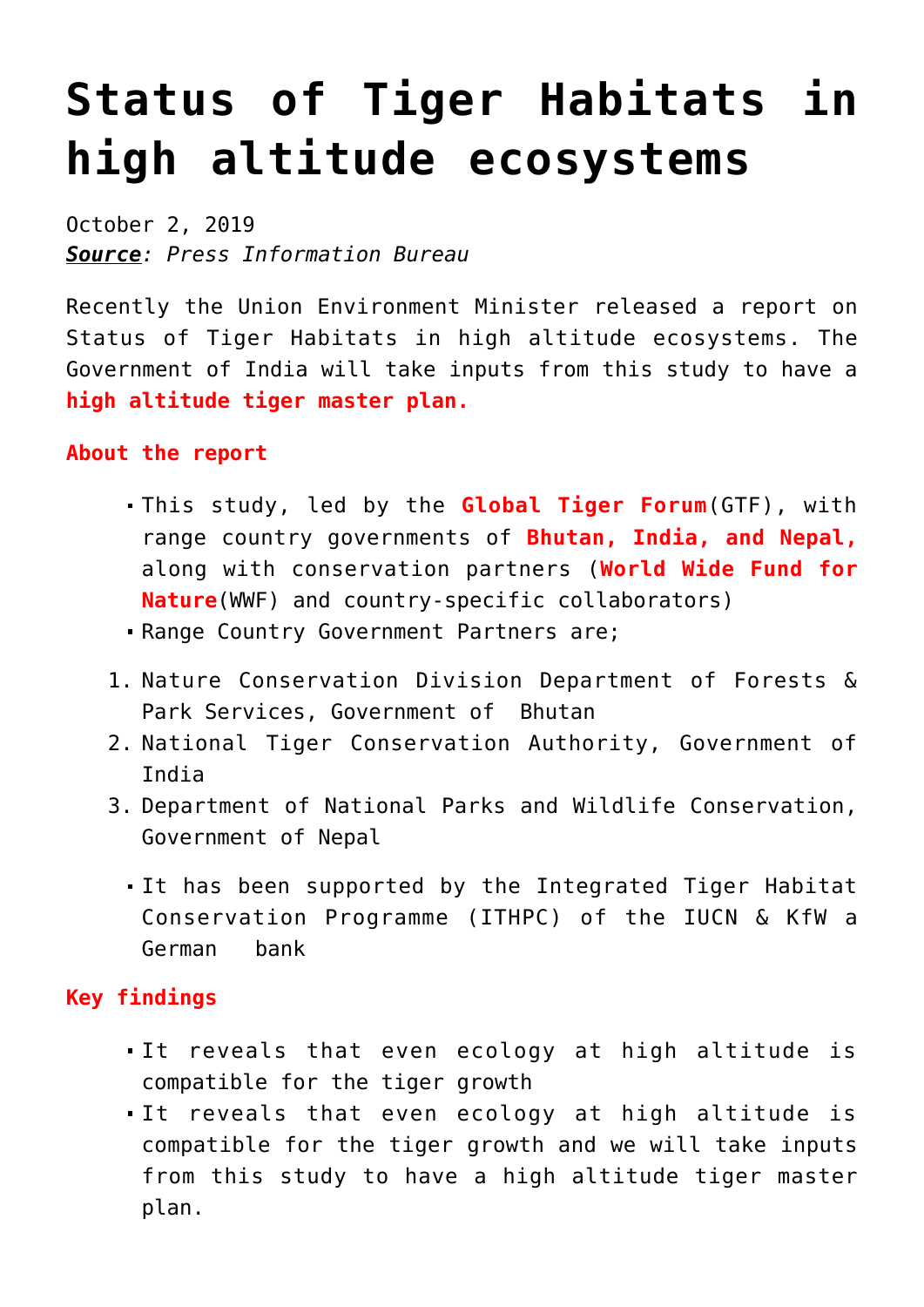- The instant situation analysis study provides the rationale for stepping up high altitude conservation of the tiger, while identifying possible viable habitats, corridor linkages, anthropogenic pressures, and induced landscape-level changes for evolving an in-situ conservation roadmap.
- This provides the action strategy for a high altitude tiger master plan, with gainful portfolio for local communities and ensuring the centrality of tiger conservation in development, trough an effective coordination mechanism, involving stakeholders and line departments operating within the landscape.

## **Integrated Tiger Habitat Conservation Programme (ITHPC)**

- Initiated in 2014, the Integrated Tiger Habitat Conservation Programme (ITHCP) or 'Tiger Programme' is a grant-making initiative that contributes to the Global Tiger Recovery Programme (GTRP), a global effort to **double tiger numbers in the wild by 2022**.
- The programme **consists of a portfolio of 12 large-scale projects in key Tiger Conservation Landscapes across Bangladesh, Bhutan, India, Indonesia, Nepal and Myanmar.**

## **Global Tiger Forum(GTF)**

- The o**nly international, intergovernmental organization of its kind owned and manned by Tiger Range Countries (TRCs).**
- The said forum, **headquartered at New Delhi (India)**, has an overarching mandate of handholding TRCs for strengthening wild tiger conservation natural range.

It is also an **implementing arm of the Global Tiger Initiative Council (GTIC), for coordinating the Global Tiger Recovery Program (GTRP)** launched earlier by the Global Tiger Initiative (GTI). GTF's goal is to highlight the rationale for tiger preservation and provide leadership and a common